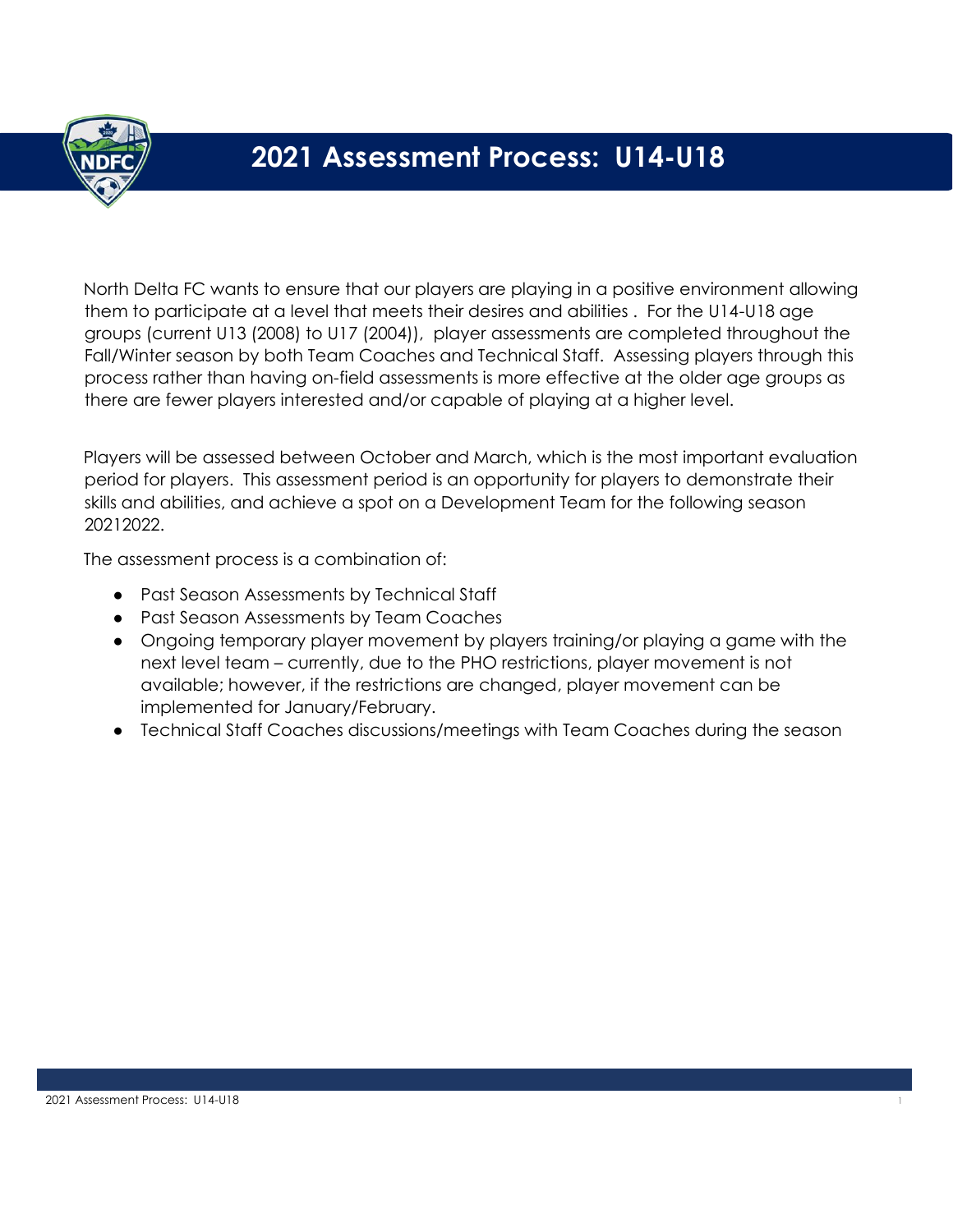The selection process will be weighed as follows:



### **Step 1: Player Assessment Form**

Development and Club level players currently registered for the Fall/Winter Season 2020/2021 who are interested in playing in the Development Program for the following season must complete the [Player Assessment Form.](https://forms.gle/8XwET19HCCDoXR6x5) We ask that players complete the form to confirm which level they would like to play (i.e., Div. 1 or 2).

At times, we do get players who do not want to play up a division or continue playing in the Development Program, so we must receive this information. We will also be asking if players would like to be considered as a Player or Goal Keeper or both.

**Click [HERE](https://forms.gle/8XwET19HCCDoXR6x5) for the Player Assessment Form. The deadline to complete the form is January 20, 2021.**

## **Step 2: Out of Club Players**

For any out of club players interested in being considered for a Development Team for Fall/Winter 2021.2022, they must email [registrar@northdeltafc.com](mailto:registrar@northdeltafc.com) before January 31, 2021, and a registration link will be provided.

#### **Step 3: Invitations to train with higher-level teams**

Once all requests are received from the Player Assessment Form, they will be reviewed by our Technical Staff. In February, if PHO restrictions allow, only those *players* that are deemed to have the potential to play at a higher level will be **invited** to train with a higher level Development Team (ie, current Div 3 player will train with a Div 2 team; current Div 2 player will train with a Div 1 team.) Players that will not be invited will be notified via email.